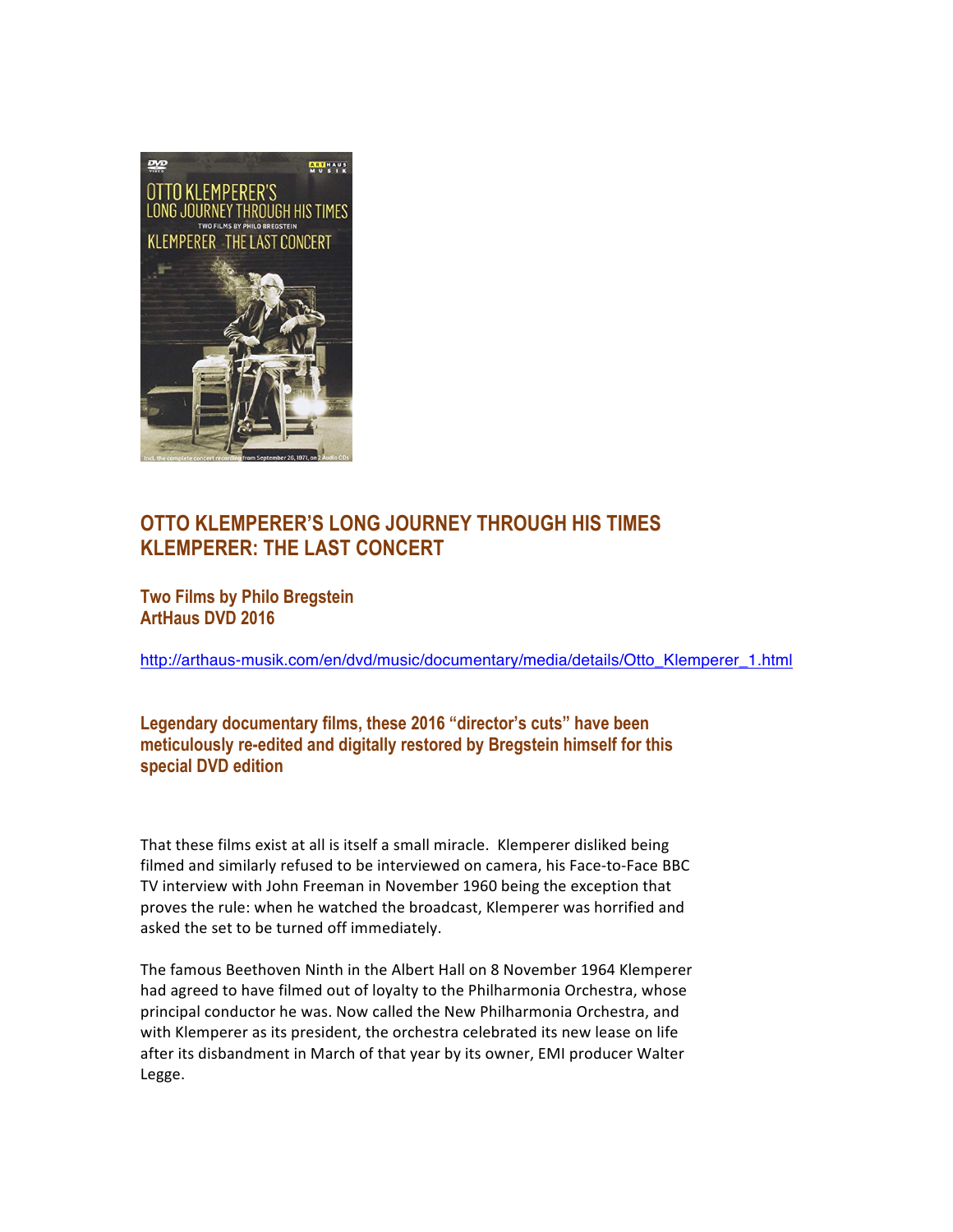In 1971, in a surprising change of heart, Klemperer set aside his life-long aversion to being filmed and gave Dutch author and filmmaker Philo Bregstein full access to the rehearsals and recording sessions he was conducting in September of that year in London. From this footage Bregstein created the framework for *Otto Klemperer's Long Journey through his Times,* which then unfolds in a series of flashbacks.

"I asked him to testify about his century," Bregstein says. Throughout *Long* Journey we hear Klemperer's own voice delivering much of the narrative, joined at several junctions by that of his daughter Lotte. Authenticity is further provided by the participation of several of Klemperer's long-standing friends and close colleagues from the Weimar Republic years, foremost among them the philosopher Ernst Bloch, the composer Paul Dessau and the art historian and Kroll dramatist Hans Curjel. Composer and conductor Pierre Boulez, whom Klemperer held in high regard, speaks fascinatingly of the older man's keen interest in the developments of contemporary music. These and many others Bregstein interviewed especially for his film. That all of them were able to give him direct "eye-witness" accounts lends the film its unique historical value.

Long Journey is enriched by much, often rare, archive material from the 1930s through 50s, among them tantalizing bits of Walter Felsenstein's 1949 production of Bizet's *Carmen* at the Komische Oper in Berlin, which Klemperer conducted. A rehearsal clip with the Philharmonia Orchestra in 1960 in Vienna finds Klemperer reacting angrily when a string player ignores his carefully marked bowings, while clips from the performance of Beethoven's 9th Symphony, filmed in 1964 by the BBC in a sold-out Royal Albert Hall, shows him at the height of his powers at almost 80 years old.

Similarly, still photos collected from all around the globe eloquently illustrate Klemperer's life and career, throwing an especially fascinating light on his work at the Kroll Opera. To all this Bregstein adds a copious selection of historical film, photo and sound material that impressively succeeds in evoking the political and cultural climates reigning in Europe and America at the time.